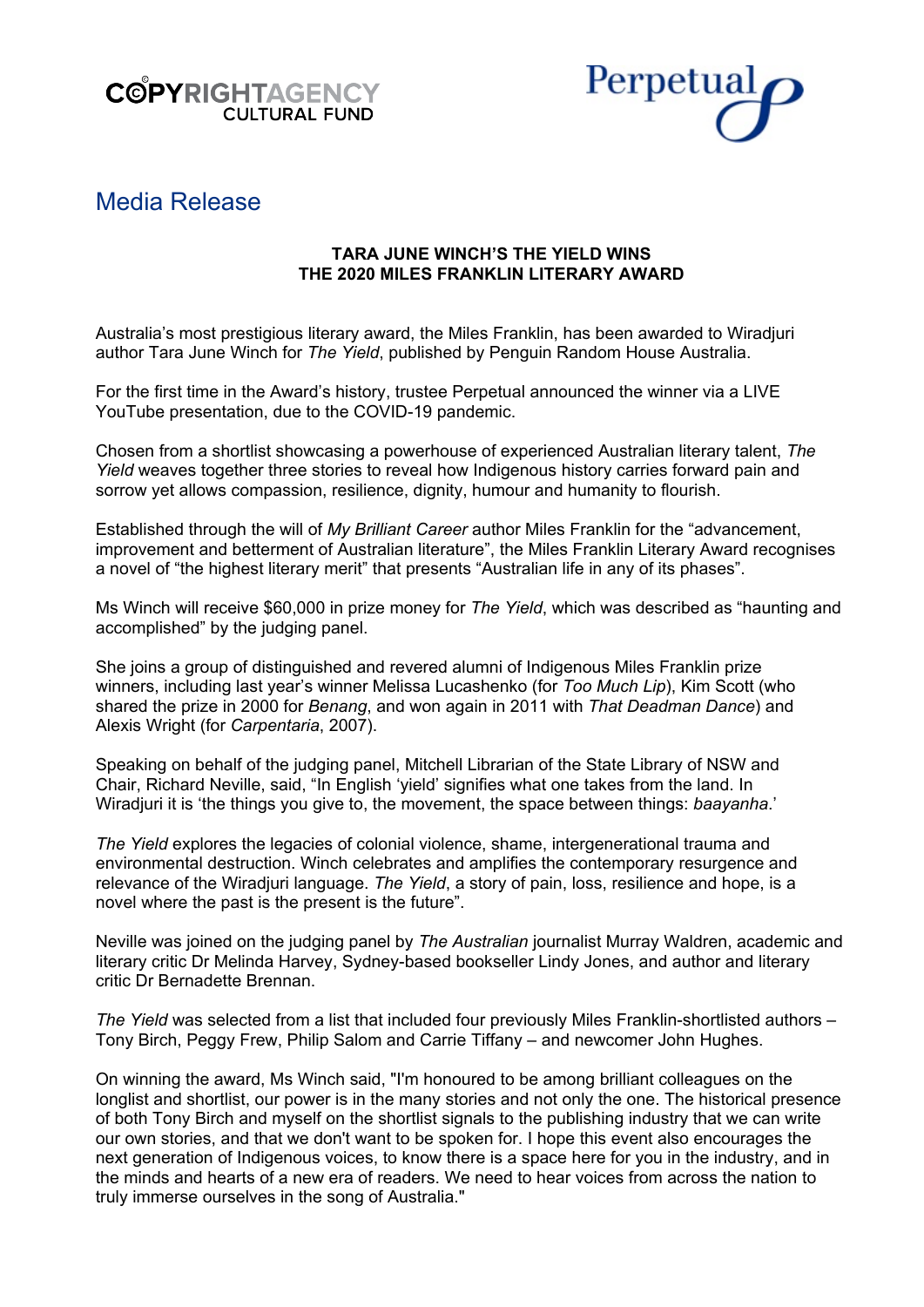Trustee of the Miles Franklin Literary Award Perpetual is proud to be part of this literary legacy that, since its inception in 1957, has provided more than \$1.2 million to Australian authors.

Perpetual's Managing Partner of Community and Social Investments, Caitriona Fay, said, "Perpetual has a long and proud history of helping philanthropists affect real change – change that can last for generations.

"The Miles Franklin Literary Award has become Australia's most prestigious literary prize because of the way it continues to deliver community benefits and support authors by providing them with the financial support and space to create. Perpetual is honoured to be involved with the Awards, and I congratulate all of this year's finalists for contributing to the diverse Australian narrative."

Adam Suckling, CEO of long-term award sponsor the Copyright Agency, said: "The Copyright Agency is a proud supporter of the Miles Franklin Literary Award, which recognises and rewards extraordinary literary talent. Previous winners of this prestigious award have made an outstanding contribution to Australian literature and their work is now read widely in Australia and overseas.

"This year's winner, Tara June Winch, is an exemplary talent and we are excited for her as she takes this next step in her career."

The 2020 winner was announced via a LIVE YouTube presentation at 4pm on 16 July and can be viewed via the following [www.perpetual.com.au/milesfranklin](https://www.perpetual.com.au/milesfranklin)

The award's media partner for 2020 is the ABC.

Join the Miles Franklin conversation on social media: Twitter: @\_milesfranklin Instagram: @milesfranklinliteraryaward Facebook: [www.facebook.com/MilesFranklinLiteraryAward](http://www.facebook.com/MilesFranklinLiteraryAward) #MFLA2020 #MilesFranklin

**FNDS** 

For further information about the Miles Franklin Literary Award, visit <http://www.milesfranklin.com.au/>

**For enquiries related to The Miles Franklin Literary Award, Perpetual, Copyright Agency's Cultural Fund or to request an interview with finalists or judges please contact:**

Jane Morey morey media 0416 097 678 [jane@moreymedia.com.au](mailto:jane@moreymedia.com.au)

*Join the Miles Franklin conversation on social media: Twitter: @\_milesfranklin Instagram: @milesfranklinliteraryaward Facebook:* <https://www.facebook.com/MilesFranklinLiteraryAward> *#milesfranklin*

#### **About the Miles Franklin Literary Award** [www.milesfranklin.com.au](http://www.milesfranklin.com.au/)

Perpetual is the Trustee for the Miles Franklin Literary Award. The Award was established in 1954 by the estate of *My Brilliant Career* author Stella Maria Sarah Miles Franklin to celebrate the Australian character and creativity. It supports the betterment of Australian literature by each year recognising the novel of the highest literary merit which presents Australian Life in any of its phases. Since being established, the Award